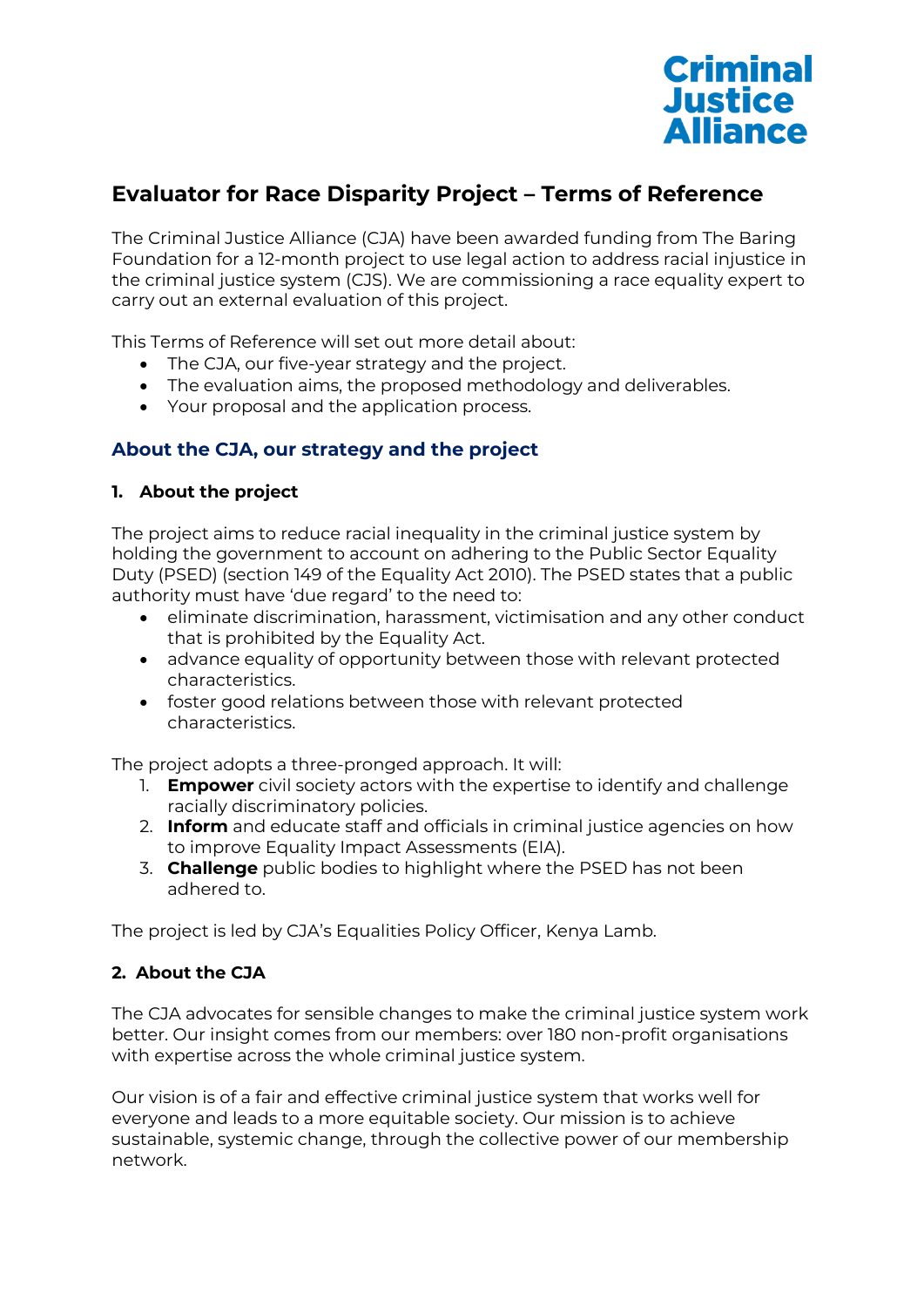Based in central London, our small staff team of seven is led by Director Nina Champion, who joined the CJA in 2018.

# **3. Our current five-year strategy: [Reimagine, redesign, rebuild: driving](https://www.criminaljusticealliance.org/wp-content/uploads/CJA-Strategy-2022-2027.pdf)  [systemic change together 2022-](https://www.criminaljusticealliance.org/wp-content/uploads/CJA-Strategy-2022-2027.pdf) 2027**

A key strand of our new strategy is to tackle racial inequality and systemic racism in the CJS.

We will identify and challenge institutional and structural racism across the CJS and promote adherence to the PSED by criminal justice agencies. We will do this by:

- Prioritising tackling systemic racism and promoting race equality across all our work.
- Increasing the sector's understanding of the PSED and holding the government and public bodies to account in their adherence.
- Influencing to improve progression routes for Black, Asian and minority ethnic people working in the sector.
- Promoting membership of the CJA to organisations working to tackle race inequality and increasing opportunities for shared learning about race across the CJA's membership.

# **About the evaluation**

# **4. Evaluation aim**

We will evaluate the engagement and influencing processes used during the project (such as the involvement of experts and pro-bono lawyers, co-production of toolkits and working with officials) and the impact the overall project outputs (such as toolkits, workshops and legal drop-in sessions) have had.

We want to monitor our impact in real time throughout the project and for an independent, external person to offer constructive feedback.

In assessing our impact, the evaluator should also come up with recommendations for next steps to:

- Improve the impact of future work in this area.
- Identify areas to develop and inform future work.

# **5. Methodology**

We will work together with the evaluator to develop a robust monitoring framework to make sure the CJA gather both quantitative data (such as number of workshop/meeting attendees and number of EIA consultation responses) and qualitative data (such as stakeholder interviews, case studies of advocacy and legal actions using EIAs) as the project progresses.

We will also use a 'barometer of engagement and influence' tool to show levels of engagement with policy makers and other key stakeholders and any changes we have influenced during the project. This will help us to measure the small, incremental steps of our impact throughout the project.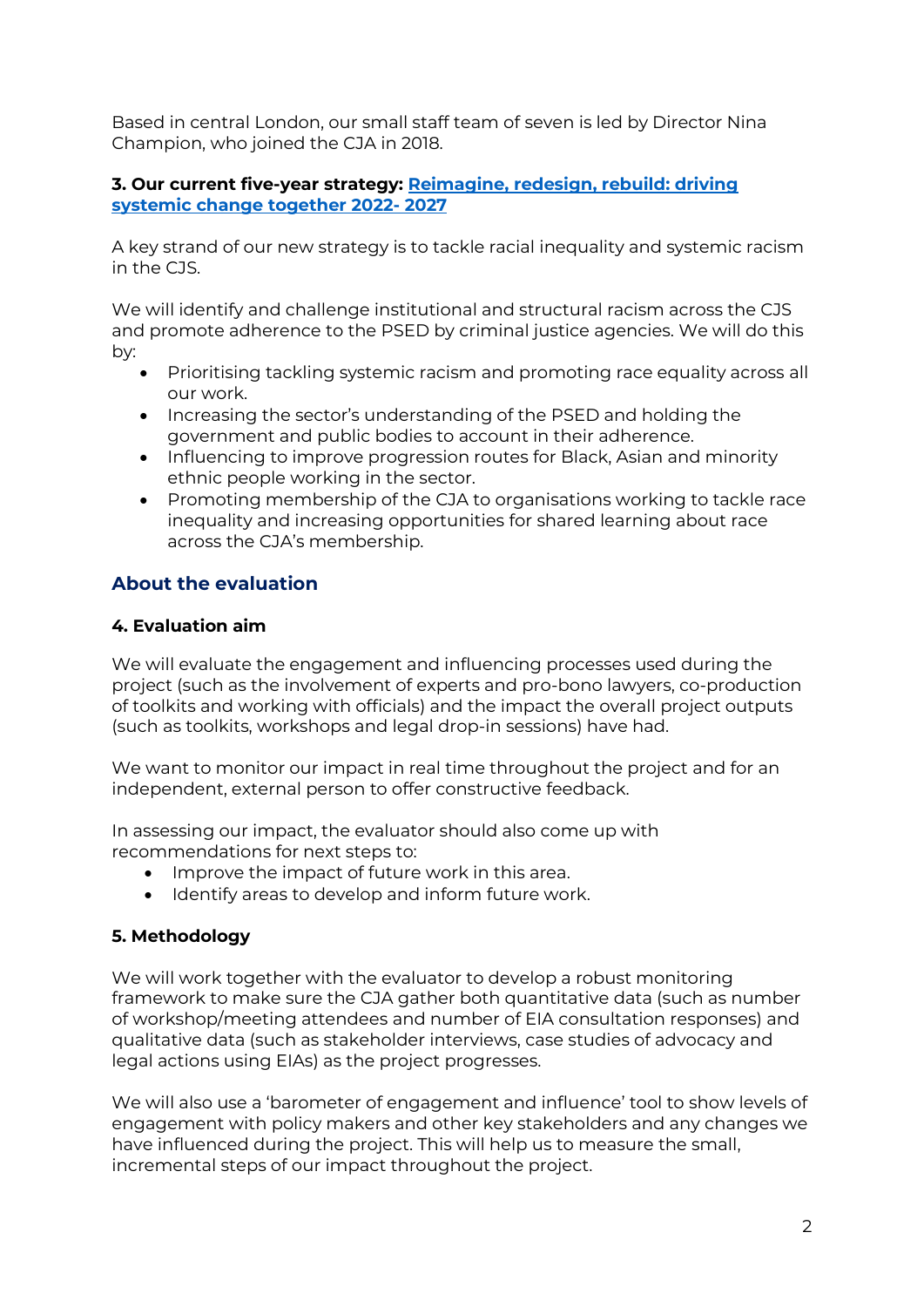We suggest an iterative approach to the evaluation involving mixed methods.

Our proposed methodology is:

- Initial meeting with the CJA and advising staff on real-time monitoring tools. [**0.5 days**]
- Reviewing key documentation and development of the interview schedule. [**1 day**]
- Interviews with a small sample of key stakeholders including civil society actors; public body staff and officials; and lawyers. [**1 day**]
- Analyse interviews and work with the CJA to develop surveys for a larger sample of key stakeholders using themes identified from interviews. [**1 day**]
- Review survey results and other data collected by the CJA via monitoring tools to formulate final findings and recommendations. [**1.5 days**]
- Write up of final report. [**1.5 days**]

We are open to other suggestions (N.B. the above is based on 6.5 days at £300 per day inc. VAT).

# **6. Proposed timeframe**

| Initial meeting with key staff and reviewing / | July 2022           |
|------------------------------------------------|---------------------|
| advising on real time monitoring tools         |                     |
| Begin research (interviews and surveys)        | September 2022 -    |
|                                                | January 2023        |
| Final report                                   | February/March 2023 |

# **7. Deliverables**

• Final report including an assessment of impact, key learnings around engagement and influence, and recommendations for future work in this area.

# **8. Budget**

Up to £2000 inc. VAT.

An interim payment will be made at the midway point in the project and the remainder on successful completion.

# **9. How we intend to work with the successful bidder**

We see the evaluation as a collaborative and co-produced project between the CJA and the evaluator. The evaluation and its methodology will enable the CJA to learn and make improvements to the way we work on an ongoing basis.

# **About your application**

# **10. Your proposal**

Your proposal should be no more than 4 pages of A4 and must set out: